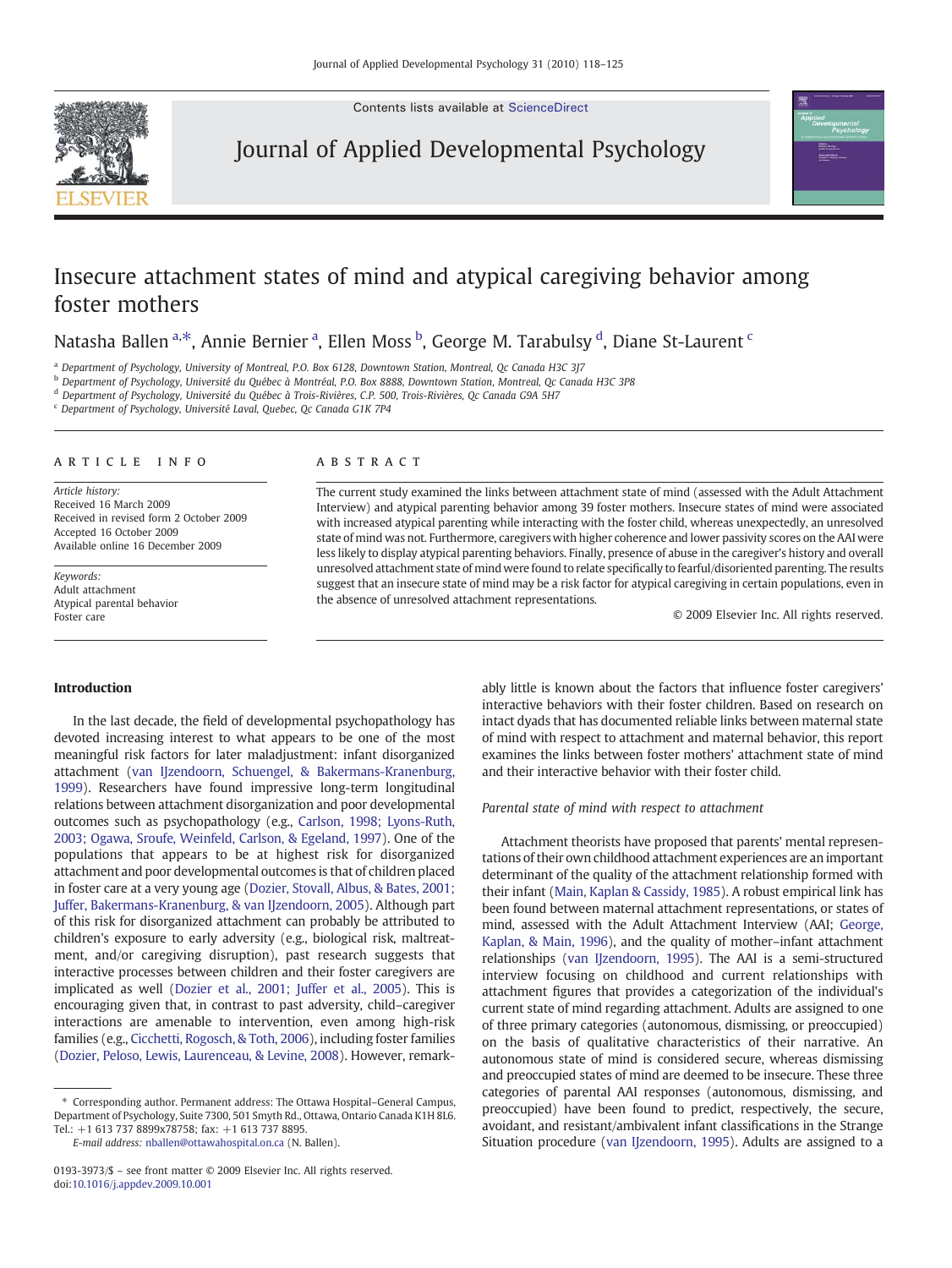fourth category (unresolved/disoriented or U) if their narrative in response to queries regarding experiences of loss or abuse suggests some disorganization or disorientation of thought processes ([Main,](#page--1-0) [Goldwyn, & Hesse, 2002](#page--1-0)). Evidence for such a disorganized response includes 1) lapses in the monitoring of discourse, whereby the speaker no longer appears appropriately aware of the interview context (e.g., becoming silent for almost 1 min mid-sentence, failing to finish the sentence, and making no reference to the silence when resuming to speak), and 2) lapses in the monitoring of reasoning, which can take several forms, including speaking of a deceased person as though still currently involved in the speaker's daily life [\(Main et al., 2002](#page--1-0)). A parent's unresolved classification on the AAI has repeatedly been found to be predictive of his/her infant's disorganized attachment status (for reviews and meta-analytic evidence, see [Lyons-Ruth & Jacobvitz, 2008;](#page--1-0) [van IJzendoorn, 1995\)](#page--1-0). Given that interactive processes are a necessary pathway for parental state of mind to be transmitted to the infant, research has paid a great deal of attention to the caregiving behaviors displayed by adults with an unresolved state of mind.

### Atypical caregiving behavior

[Hesse and Main \(1999, 2000\)](#page--1-0) suggested that discourse or reasoning lapses that occur during discussion of traumatic events may be due to dissociated or frightening memories intruding into normal conscious processes. Such intrusions of unintegrated material are postulated to occur in parent–child interactions as well, leading to atypical caregiving behaviors [\(Hesse, 2008; Main & Hesse, 1990](#page--1-0)). Hence, it is proposed that parents with an unresolved state of mind sometimes become frightened in response to aspects of the environment (e.g., child proximity-seeking behaviors in response to distress) that are unconsciously associated with a traumatic event in their own history. This would reactivate emotions or behaviors related to the earlier trauma, which would consequently produce in the parent threatening, frightened, dissociated or otherwise atypical behavior in the child's presence [\(Lyons-Ruth & Jacobvitz, 2008](#page--1-0)).

Two coding schemes have been developed to assess such pathological parenting behaviors. [Main and Hesse \(1990\)](#page--1-0) proposed to focus on anomalous forms of frightened, frightening, or dissociative parental behavior, termed FR behavior ([Hesse & Main, 2000, 2006;](#page--1-0) [Main & Hesse, 1990\)](#page--1-0). [Lyons-Ruth, Bronfman, and Parsons \(1999\)](#page--1-0) further hypothesized that caregivers who repeatedly provoke fear in their infants because of their unresolved experiences of loss or trauma are unlikely to be able to respond appropriately to their infants' cues or affective state, thereby disrupting the caregiver's ability to engage in appropriate interactions with the infant. Lyons-Ruth and colleagues thus developed an instrument that expanded Main and Hesse's construct of FR behavior to include a broader set of disrupted parental behaviors termed the Atypical Maternal Behavior Instrument for Assessment and Classification (AMBIANCE). Atypical (or disrupted) behaviors are coded for: affective communication errors, role confusion, negative/intrusive behaviors, disorientation, and withdrawal. A number of investigators, using the FR and AMBIANCE coding systems, have found links between atypical parenting behaviors and infant disorganization (see [Madigan, Bakermans-Kranenburg, et al.'s](#page--1-0) [\(2006\)](#page--1-0) meta-analysis for a review). While the evidence points to a robust link between atypical parenting and infant disorganized attachment, the picture is not as clear with regards to associations between unresolved adult states of mind and caregiving behavior. For instance, [Schuengel, Bakermans-Kranenburg, and van IJzendoorn](#page--1-0) [\(1999\),](#page--1-0) using the FR coding system in home-based observations, found that maternal unresolved state of mind predicted FR behavior, but only when mothers' alternative AAI classification was insecure (dismissing or preoccupied), suggesting a possible underlying protective function of an alternative secure classification.

[Jacobvitz, Leon, and Hazen \(2006\)](#page--1-0) examined 116 mothers and their 8-month-old infants during home-based observations, which included a play session. Mothers classified as unresolved on the AAI were significantly more likely than not-unresolved mothers to engage in FR behavior with their infants. However, and consistent with [Schuengel](#page--1-0) [et al. \(1999\)](#page--1-0), Jacobvitz and colleagues found that unresolved mothers with a secondary insecure classification displayed a higher frequency of FR behaviors than unresolved mothers with a secure secondary classification, again suggesting a potential role for secure/insecure states of mind. However, comparisons between secure versus insecure primary states of mind revealed no significant differences on FR behavior. [Abrams, Rifkin, and Hesse \(2006\)](#page--1-0), also using Main and Hesse's FR scheme, examined a low-risk middle-class sample of father– and mother–infant dyads during a laboratory play session. Parents classified as unresolved exhibited more FR behavior in general, and specifically more dissociative behavior. However, no comparisons were made between secure versus insecure states of mind, whether as primary or secondary classification.

Using [Lyons-Ruth et al.'s \(1999\)](#page--1-0) expanded coding scheme with a community sample, [Goldberg, Benoit, Blokland, and Madigan \(2003\)](#page--1-0) found that mothers classified as unresolved during a prenatal AAI had higher levels of disrupted communication, fearful/disoriented behaviors, and withdrawal behaviors than mothers who were not-unresolved. Maternal behavior was assessed during the Strange Situation. No differences were found between U/secure and U/insecure mothers in relation to AMBIANCE, but comparisons between secure versus insecure primary attachment classifications were not reported. In a recent study using the AMBIANCE with an adolescent mother sample in a laboratory free-play session, [Madigan, Moran, and Pederson \(2006\)](#page--1-0) found that disrupted behavior was associated with an unresolved state of mind, but did not report on differences between secure versusinsecure attachment classifications.

The current empirical literature thus reveals that an unresolved state of mind with respect to loss or trauma is reliably associated with FR and/ or atypical parenting behaviors. Further, although few studies have directly reported such analyses, comparisons between secure versus insecure classifications suggest that underlying (in)security may be relevant to understanding atypical parenting as well. Thus, there is some suggestion that broader aspects of maternal states of mind, and not just unresolved loss or trauma, may be implicated in the manifestation of atypical parenting behaviors. In fact, the moderate strength of the associations typically found between an unresolved state of mind and atypical parenting ([Madigan, Bakermans-Kranenburg, et al., 2006\)](#page--1-0) does appear to suggest that atypical caregiving behaviors can be displayed by parents who do not present an unresolved state of mind (see also [Bernier & Meins, 2008\)](#page--1-0).

Evidence from foster care research appears to suggest a similar phenomenon. [Dozier et al. \(2001\)](#page--1-0) found that foster caregivers with insecure states of mind, and not only unresolved states of mind specifically, were more likely to have foster children with disorganized attachments. Dozier et al. hypothesized that rejecting or less extreme caregiving behaviors (compared to frightening or atypical parenting), such as those presumed to be provided by adults with insecure states of mind, may lead to disorganized attachment when children are already at risk due to exposure to early adversity. However, given that the authors did not assess parenting, it is also conceivable that some foster mothers with insecure but not-unresolved states of mind displayed atypical parenting behaviors, thereby further contributing to the development of disorganized relationships.

Thus, there is accumulating indirect evidence suggesting the possibility that insecure states of mind in general, and not just unresolved states of mind, could be risk factors for disrupted caregiving. However, this has yet to be investigated. Consequently, the main purpose of this report was to test the relation between caregiver attachment state of mind and atypical parenting behavior in a population at high risk for anomalous parenting and attachment: foster care dyads. In an attempt to shed further light on [Dozier et al.'s](#page--1-0) [\(2001\)](#page--1-0) findings pertaining to foster mothers with insecure states of